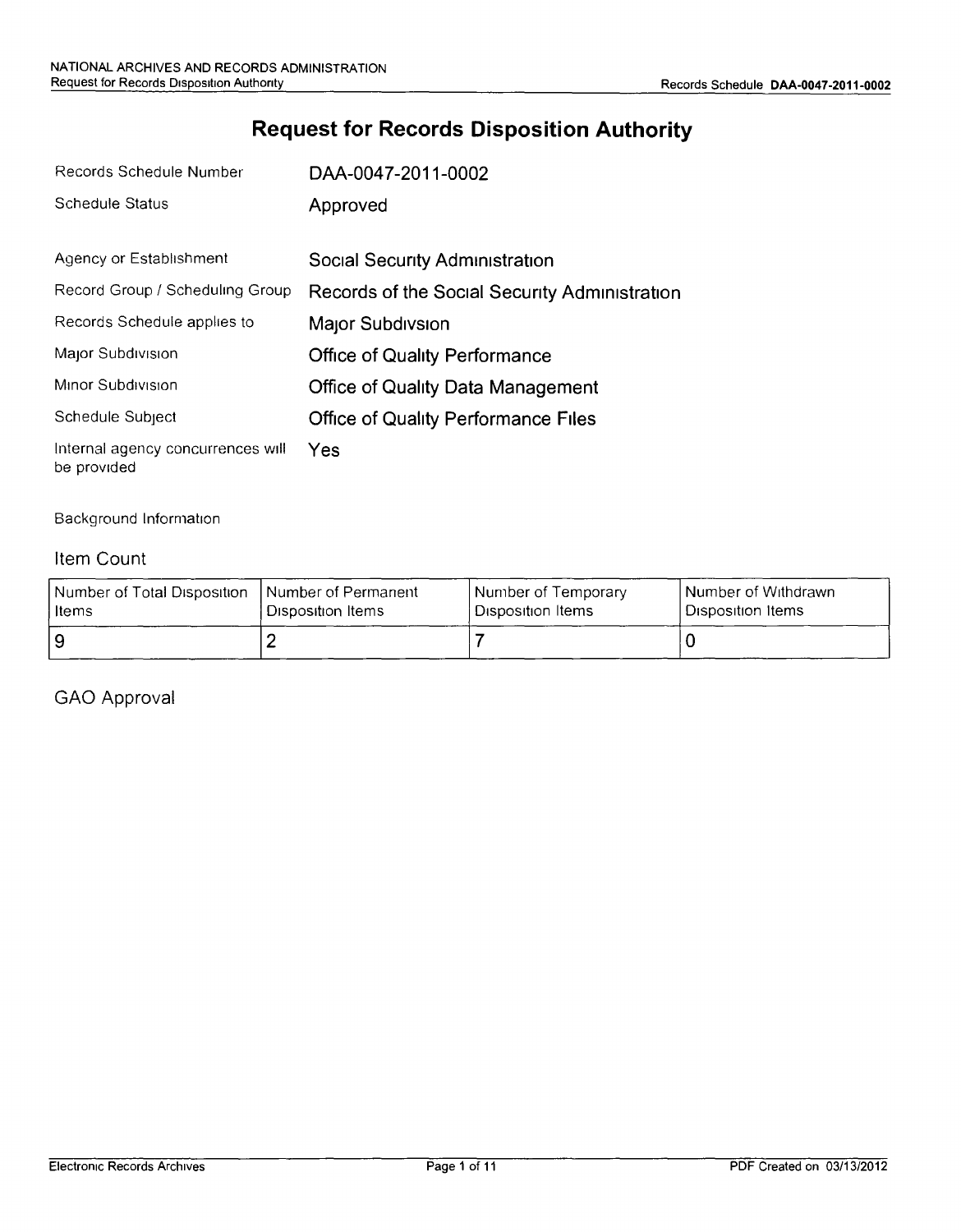# Outline of Records Schedule Items for DAA-0047-2011-0002

| Sequence Number |                                                                                                                                                           |
|-----------------|-----------------------------------------------------------------------------------------------------------------------------------------------------------|
| 1               | <b>General Program Administration Files</b>                                                                                                               |
| 11              | A Instructional Files<br>Disposition Authority Number DAA-0047-2011-0002-0001                                                                             |
| 12              | <b>B</b> Instructional Background Files<br>Disposition Authority Number DAA-0047-2011-0002-0002                                                           |
| 13              | <b>Administrative Files</b>                                                                                                                               |
| 131             | Office Responsible for Preparation of Administrative Files and Reports<br>Disposition Authority Number DAA-0047-2011-0002-0003                            |
| 132             | Sample Control Listings (SCL)                                                                                                                             |
| 1321            | a Office Responsible for Sampling National Reviews, Studies, and/or Surve<br>ys                                                                           |
|                 | Disposition Authority Number DAA-0047-2011-0002-0004                                                                                                      |
| 1322            | b Office Responsible for Sampling Local Reviews, Studies, and/or Surveys<br>Disposition Authority Number DAA-0047-2011-0002-0005                          |
| 14              | Quality Assurance (QA) Program Files                                                                                                                      |
| 141             | a Office Responsible for National Reviews, Studies, and/or Surveys<br>Disposition Authority Number DAA-0047-2011-0002-0006                                |
| $142$           | b Office Responsible for Local Reviews, Studies, and/or Surveys<br>Disposition Authority Number DAA-0047-2011-0002-0007                                   |
| 15              | Reports And/Or Publications Resulting From Reviews, Studies, and/or Surveys                                                                               |
| 151             | a Reports and/or Publications from Reviews, Studies, and/or Surveys Issued<br>by the Office of Deputy Commissioner or Office of the Associate Commissione |
|                 | Disposition Authority Number DAA-0047-2011-0002-0008                                                                                                      |
| 152             | b Reports and/or Publications from Reviews, Studies, and/or Surveys Issued<br>by Other Offices<br>Disposition Authority Number DAA-0047-2011-0002-0009    |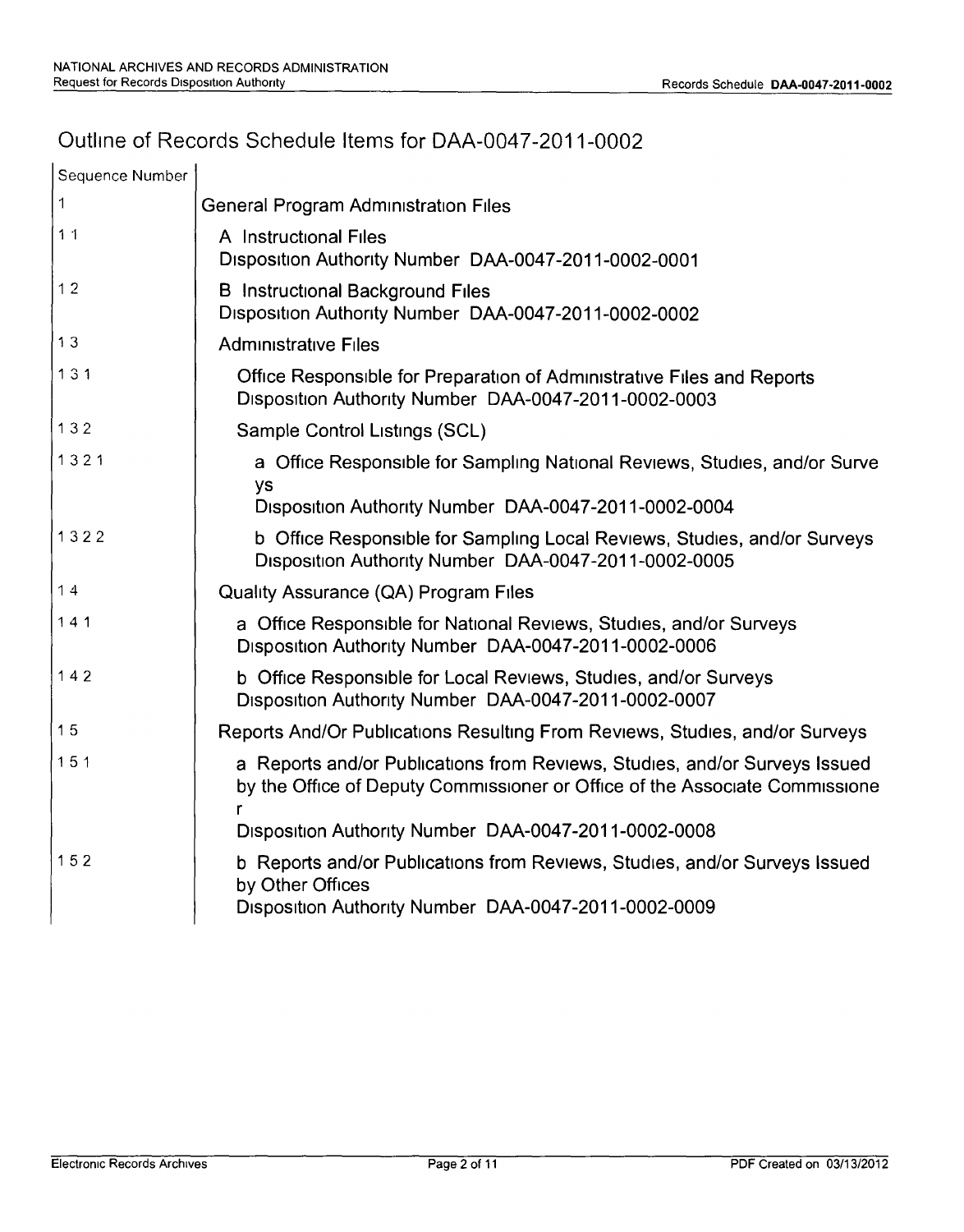## Records Schedule Items

| Sequence Number                    |                                                                                                                                                                                                                                                                                                                                                                                                                                                                                                                                                          |                                                                                                                                                               |  |  |
|------------------------------------|----------------------------------------------------------------------------------------------------------------------------------------------------------------------------------------------------------------------------------------------------------------------------------------------------------------------------------------------------------------------------------------------------------------------------------------------------------------------------------------------------------------------------------------------------------|---------------------------------------------------------------------------------------------------------------------------------------------------------------|--|--|
| 1                                  | General Program Administration Files<br>This schedule provides authoritative instructions for the retention or destruction<br>of the Office of Quality Performance (OQP's) records related to reviews, studies,<br>and/or surveys of selected general program administration files, administrative<br>files, sample control listings, quality assurance program files, and reports and/or<br>publications resulting from reviews, studies, and/or surveys It grants authority for<br>the disposition of existing and future records, regardless of media |                                                                                                                                                               |  |  |
| 11                                 | A Instructional Files                                                                                                                                                                                                                                                                                                                                                                                                                                                                                                                                    |                                                                                                                                                               |  |  |
|                                    | <b>Disposition Authority Number</b>                                                                                                                                                                                                                                                                                                                                                                                                                                                                                                                      | DAA-0047-2011-0002-0001                                                                                                                                       |  |  |
|                                    | material are included                                                                                                                                                                                                                                                                                                                                                                                                                                                                                                                                    | Manuals, directives, handbooks, and other formal policy and procedural issuances<br>prepared by OQP components Quality Assurance Manual issuances and similar |  |  |
|                                    | Final Disposition                                                                                                                                                                                                                                                                                                                                                                                                                                                                                                                                        | Permanent                                                                                                                                                     |  |  |
|                                    | Item Status                                                                                                                                                                                                                                                                                                                                                                                                                                                                                                                                              | Active                                                                                                                                                        |  |  |
|                                    | Is this item media neutral?                                                                                                                                                                                                                                                                                                                                                                                                                                                                                                                              | Yes                                                                                                                                                           |  |  |
|                                    | Do any of the records covered<br>by this item currently exist in<br>electronic format(s) other than e-<br>mail and word processing?                                                                                                                                                                                                                                                                                                                                                                                                                      | Yes                                                                                                                                                           |  |  |
|                                    | Do any of the records covered<br>by this item exist as structured<br>electronic data?                                                                                                                                                                                                                                                                                                                                                                                                                                                                    | Yes                                                                                                                                                           |  |  |
|                                    | <b>GRS or Superseded Authority</b><br>Citation                                                                                                                                                                                                                                                                                                                                                                                                                                                                                                           | NC1-047-76-025                                                                                                                                                |  |  |
|                                    | <b>Disposition Instruction</b>                                                                                                                                                                                                                                                                                                                                                                                                                                                                                                                           |                                                                                                                                                               |  |  |
|                                    | Cutoff Instruction                                                                                                                                                                                                                                                                                                                                                                                                                                                                                                                                       | Cut off at the end of the calendar year in which the<br>files are superseded or discontinued                                                                  |  |  |
|                                    | <b>Transfer Electronic Records to</b><br>the National Archives for Pre-<br>Accessioning                                                                                                                                                                                                                                                                                                                                                                                                                                                                  | Transfer electronic records to the National Archives<br>for pre-accessioning 5 year(s) after cutoff                                                           |  |  |
|                                    | <b>Transfer to the National Archives</b><br>for Accessioning                                                                                                                                                                                                                                                                                                                                                                                                                                                                                             | Transfer to the National Archives 15 year(s) after<br>cutoff                                                                                                  |  |  |
|                                    | Additional Information                                                                                                                                                                                                                                                                                                                                                                                                                                                                                                                                   |                                                                                                                                                               |  |  |
|                                    | What will be the date span of the<br>initial transfer of records to the<br>National Archives?                                                                                                                                                                                                                                                                                                                                                                                                                                                            | Unknown<br>Unknown                                                                                                                                            |  |  |
| <b>Electronic Records Archives</b> |                                                                                                                                                                                                                                                                                                                                                                                                                                                                                                                                                          | PDF Created on 03/13/2012<br>Page 3 of 11                                                                                                                     |  |  |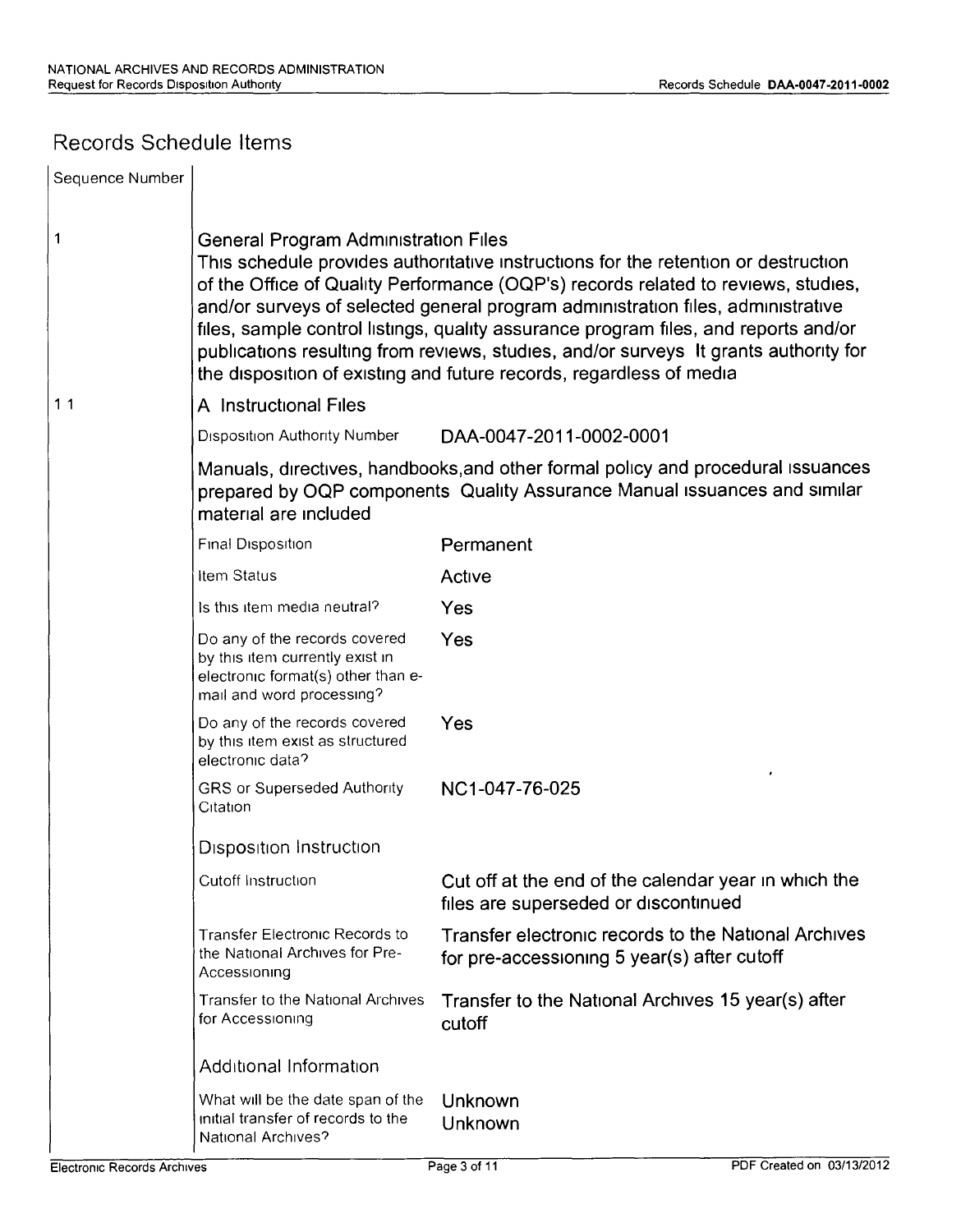|     | How frequently will your agency<br>transfer these records to the<br>National Archives?                                                                                                                                                                                                                                                                                                                                                                                                                                                                                                                                                                                                             | Unknown<br>Unknown                                                                                                                                                                                                                                                                                                                      |
|-----|----------------------------------------------------------------------------------------------------------------------------------------------------------------------------------------------------------------------------------------------------------------------------------------------------------------------------------------------------------------------------------------------------------------------------------------------------------------------------------------------------------------------------------------------------------------------------------------------------------------------------------------------------------------------------------------------------|-----------------------------------------------------------------------------------------------------------------------------------------------------------------------------------------------------------------------------------------------------------------------------------------------------------------------------------------|
| 12  | Instructional Background Files<br>B.                                                                                                                                                                                                                                                                                                                                                                                                                                                                                                                                                                                                                                                               |                                                                                                                                                                                                                                                                                                                                         |
|     | <b>Disposition Authority Number</b>                                                                                                                                                                                                                                                                                                                                                                                                                                                                                                                                                                                                                                                                | DAA-0047-2011-0002-0002                                                                                                                                                                                                                                                                                                                 |
|     | issuance, are included                                                                                                                                                                                                                                                                                                                                                                                                                                                                                                                                                                                                                                                                             | Records accumulated in the preparation, clearance, and publications of manuals,<br>directives, handbooks, and other formal policy and procedural issuances Reviews,<br>studies, and/or surveys, clearance comments, recommendations, and similar<br>records, which provide a basis for publication and contribute to the content of the |
|     | Final Disposition                                                                                                                                                                                                                                                                                                                                                                                                                                                                                                                                                                                                                                                                                  | Temporary                                                                                                                                                                                                                                                                                                                               |
|     | Item Status                                                                                                                                                                                                                                                                                                                                                                                                                                                                                                                                                                                                                                                                                        | Active                                                                                                                                                                                                                                                                                                                                  |
|     | Is this item media neutral?                                                                                                                                                                                                                                                                                                                                                                                                                                                                                                                                                                                                                                                                        | Yes                                                                                                                                                                                                                                                                                                                                     |
|     | Do any of the records covered<br>by this item currently exist in<br>electronic format(s) other than e-<br>mail and word processing?                                                                                                                                                                                                                                                                                                                                                                                                                                                                                                                                                                | Yes                                                                                                                                                                                                                                                                                                                                     |
|     | Do any of the records covered<br>by this item exist as structured<br>electronic data?                                                                                                                                                                                                                                                                                                                                                                                                                                                                                                                                                                                                              | Yes                                                                                                                                                                                                                                                                                                                                     |
|     | <b>Disposition Instruction</b>                                                                                                                                                                                                                                                                                                                                                                                                                                                                                                                                                                                                                                                                     |                                                                                                                                                                                                                                                                                                                                         |
|     | <b>Retention Period</b>                                                                                                                                                                                                                                                                                                                                                                                                                                                                                                                                                                                                                                                                            | Destroy immediately after files are superseded or<br>discontinued                                                                                                                                                                                                                                                                       |
|     | Additional Information                                                                                                                                                                                                                                                                                                                                                                                                                                                                                                                                                                                                                                                                             |                                                                                                                                                                                                                                                                                                                                         |
|     | GAO Approval                                                                                                                                                                                                                                                                                                                                                                                                                                                                                                                                                                                                                                                                                       | Not Required                                                                                                                                                                                                                                                                                                                            |
| 13  | <b>Administrative Files</b><br>Records created or maintained by Central Office (CO) and OQP Field Sites in the<br>performance of their assigned functions The following are included a Official file<br>copies of outgoing correspondence relating to office functions, b Comments on<br>draft reports, studies, and proposals prepared by other offices, c Contributions to<br>and/or comments on proposed legislation, d Suggestion evaluations, e Program<br>and management reports (including, but not limited to, overtime and staffing<br>reports, workload and production reports, highlights, and other reports prepared to<br>submit narrative or statistical data to management offices) |                                                                                                                                                                                                                                                                                                                                         |
| 131 |                                                                                                                                                                                                                                                                                                                                                                                                                                                                                                                                                                                                                                                                                                    | Office Responsible for Preparation of Administrative Files and Reports                                                                                                                                                                                                                                                                  |
|     | <b>Disposition Authority Number</b>                                                                                                                                                                                                                                                                                                                                                                                                                                                                                                                                                                                                                                                                | DAA-0047-2011-0002-0003                                                                                                                                                                                                                                                                                                                 |
|     | Final Disposition                                                                                                                                                                                                                                                                                                                                                                                                                                                                                                                                                                                                                                                                                  | Temporary                                                                                                                                                                                                                                                                                                                               |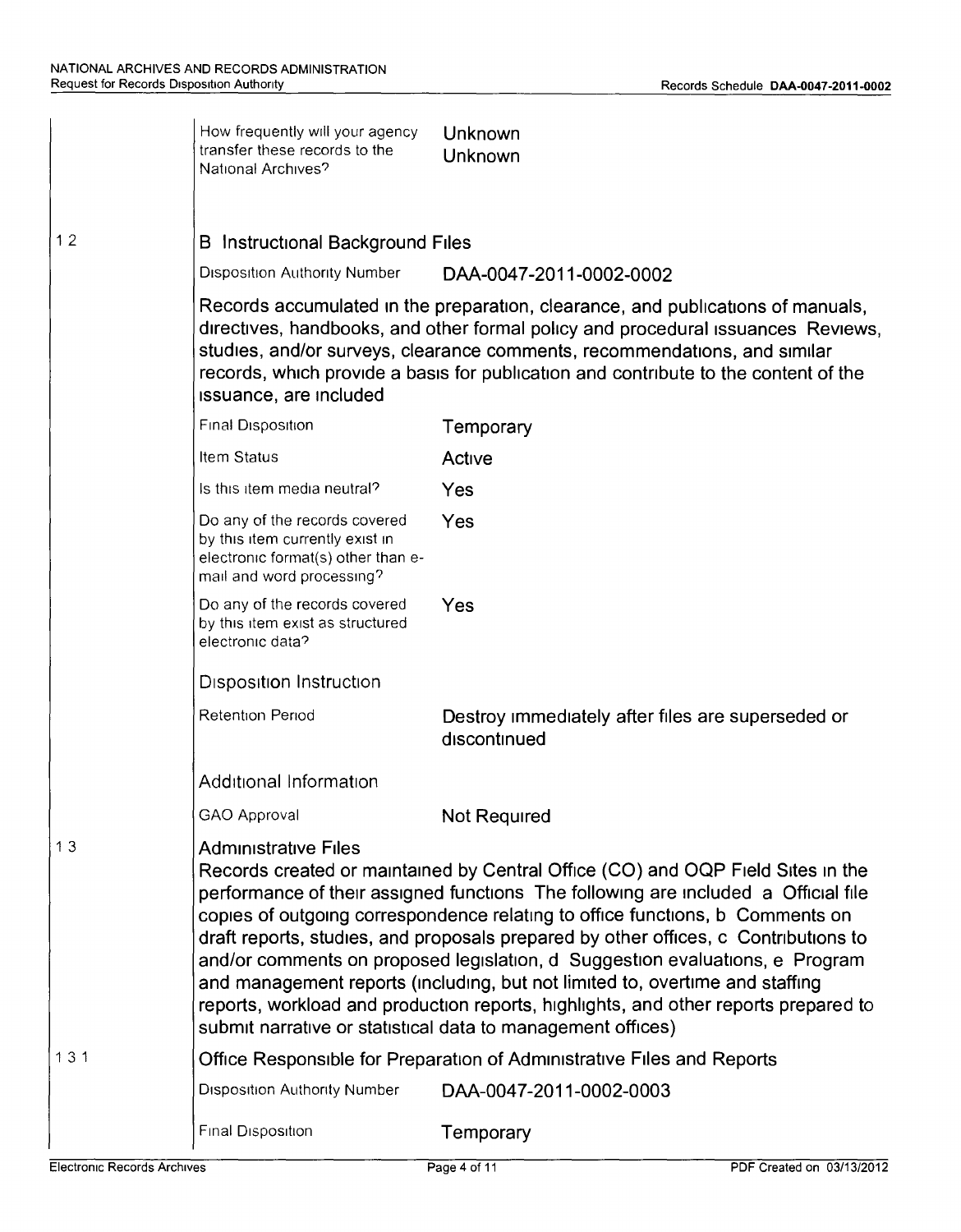|      | Item Status                                                                                                                                                                                                                                                           | Active                                                                                                                                                                           |  |
|------|-----------------------------------------------------------------------------------------------------------------------------------------------------------------------------------------------------------------------------------------------------------------------|----------------------------------------------------------------------------------------------------------------------------------------------------------------------------------|--|
|      | Is this item media neutral?                                                                                                                                                                                                                                           | Yes                                                                                                                                                                              |  |
|      | Do any of the records covered<br>by this item currently exist in<br>electronic format(s) other than e-<br>mail and word processing?                                                                                                                                   | Yes                                                                                                                                                                              |  |
|      | Do any of the records covered<br>by this item exist as structured<br>electronic data?                                                                                                                                                                                 | Yes                                                                                                                                                                              |  |
|      | Disposition Instruction                                                                                                                                                                                                                                               |                                                                                                                                                                                  |  |
|      | Retention Period                                                                                                                                                                                                                                                      | Destroy immediately after 2 years after the close of<br>the calendar year in which the files are dated                                                                           |  |
|      | Additional Information                                                                                                                                                                                                                                                |                                                                                                                                                                                  |  |
|      | GAO Approval                                                                                                                                                                                                                                                          | <b>Not Required</b>                                                                                                                                                              |  |
| 132  | Sample Control Listings (SCL)<br>Listings used for control purposes and identifying cases - which may include the<br>social security number and the first five letters of the claimant's surname - selected<br>for quality assurance reviews, studies, and/or surveys |                                                                                                                                                                                  |  |
| 1321 |                                                                                                                                                                                                                                                                       | a Office Responsible for Sampling National Reviews, Studies, and/or Surveys                                                                                                      |  |
|      | <b>Disposition Authority Number</b>                                                                                                                                                                                                                                   | DAA-0047-2011-0002-0004                                                                                                                                                          |  |
|      | Final Disposition                                                                                                                                                                                                                                                     | Temporary                                                                                                                                                                        |  |
|      | Item Status                                                                                                                                                                                                                                                           | Active                                                                                                                                                                           |  |
|      | Is this item media neutral?                                                                                                                                                                                                                                           | Yes                                                                                                                                                                              |  |
|      | Do any of the records covered<br>by this item currently exist in<br>electronic format(s) other than e-<br>mail and word processing?                                                                                                                                   | Yes                                                                                                                                                                              |  |
|      | Do any of the records covered<br>by this item exist as structured<br>electronic data?                                                                                                                                                                                 | Yes                                                                                                                                                                              |  |
|      | <b>GRS or Superseded Authority</b><br>Citation                                                                                                                                                                                                                        | NC1-47-76-25                                                                                                                                                                     |  |
|      | <b>Disposition Instruction</b>                                                                                                                                                                                                                                        |                                                                                                                                                                                  |  |
|      | <b>Retention Period</b>                                                                                                                                                                                                                                               | Destroy 20 year(s) after listings documenting the<br>selection of cases 20 years after the review, study,<br>and/or survey of other areas of SSA programs or<br>service delivery |  |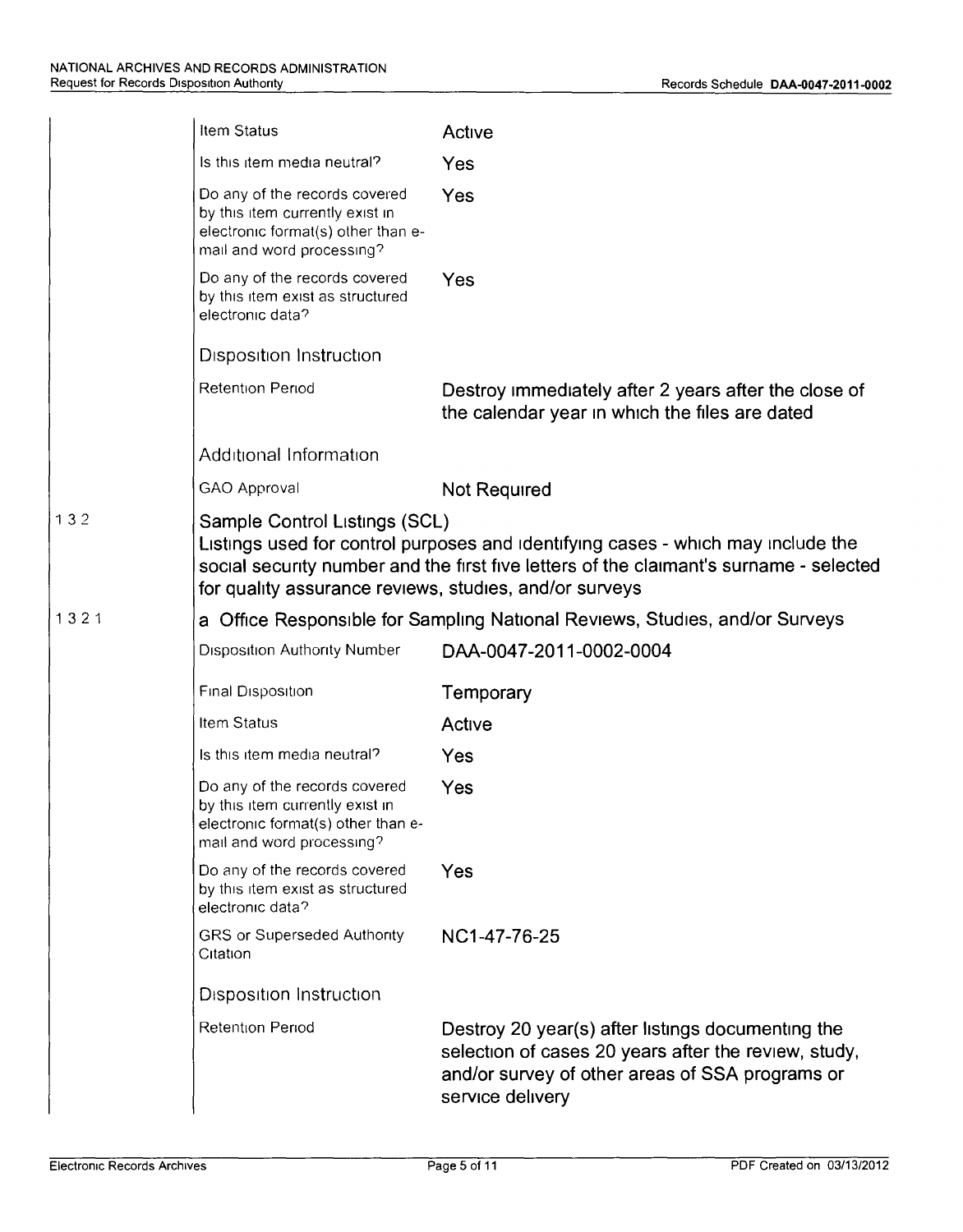|      | Additional Information                                                                                                                                                                                                                                                                                                                                                                                                                               |                                                                                                                               |  |  |
|------|------------------------------------------------------------------------------------------------------------------------------------------------------------------------------------------------------------------------------------------------------------------------------------------------------------------------------------------------------------------------------------------------------------------------------------------------------|-------------------------------------------------------------------------------------------------------------------------------|--|--|
|      | GAO Approval                                                                                                                                                                                                                                                                                                                                                                                                                                         | <b>Not Required</b>                                                                                                           |  |  |
| 1322 | b Office Responsible for Sampling Local Reviews, Studies, and/or Surveys                                                                                                                                                                                                                                                                                                                                                                             |                                                                                                                               |  |  |
|      | <b>Disposition Authority Number</b>                                                                                                                                                                                                                                                                                                                                                                                                                  | DAA-0047-2011-0002-0005                                                                                                       |  |  |
|      | Final Disposition                                                                                                                                                                                                                                                                                                                                                                                                                                    | Temporary                                                                                                                     |  |  |
|      | Item Status                                                                                                                                                                                                                                                                                                                                                                                                                                          | Active                                                                                                                        |  |  |
|      | Is this item media neutral?                                                                                                                                                                                                                                                                                                                                                                                                                          | Yes                                                                                                                           |  |  |
|      | Do any of the records covered<br>by this item currently exist in<br>electronic format(s) other than e-<br>mail and word processing?                                                                                                                                                                                                                                                                                                                  | Yes                                                                                                                           |  |  |
|      | Do any of the records covered<br>by this item exist as structured<br>electronic data?                                                                                                                                                                                                                                                                                                                                                                | Yes                                                                                                                           |  |  |
|      | <b>Disposition Instruction</b>                                                                                                                                                                                                                                                                                                                                                                                                                       |                                                                                                                               |  |  |
|      | Transfer to Inactive Storage                                                                                                                                                                                                                                                                                                                                                                                                                         | Transfer of paper documents to the FRC can occur<br>18 months after the case was selected for review,<br>study, and/or survey |  |  |
|      | Retention Period                                                                                                                                                                                                                                                                                                                                                                                                                                     | Destroy 7 year(s) after the review, study, and/or<br>survey of other areas of SSA programs or service<br>delivery             |  |  |
|      | Additional Information                                                                                                                                                                                                                                                                                                                                                                                                                               |                                                                                                                               |  |  |
|      | GAO Approval                                                                                                                                                                                                                                                                                                                                                                                                                                         | <b>Not Required</b>                                                                                                           |  |  |
| 14   | <b>Quality Assurance (QA) Program Files</b><br>The QA program files contain QA data collected and documents relating to review,<br>study, and/or survey of Title II, Title XVI, and Title XVIII of the Social Security Act,<br>the hearing process, or other areas of SSA programs or service delivery Analysis<br>of SSI Quality Assurance Case Review, RSI Quality Assurance Case Review, and<br>Hearing Quality Assurance Case Review is included |                                                                                                                               |  |  |
| 141  |                                                                                                                                                                                                                                                                                                                                                                                                                                                      | a Office Responsible for National Reviews, Studies, and/or Surveys                                                            |  |  |
|      | <b>Disposition Authority Number</b>                                                                                                                                                                                                                                                                                                                                                                                                                  | DAA-0047-2011-0002-0006                                                                                                       |  |  |
|      | Final Disposition                                                                                                                                                                                                                                                                                                                                                                                                                                    | Temporary                                                                                                                     |  |  |
|      | Item Status                                                                                                                                                                                                                                                                                                                                                                                                                                          | Active                                                                                                                        |  |  |
|      | Is this item media neutral?                                                                                                                                                                                                                                                                                                                                                                                                                          | <b>Yes</b>                                                                                                                    |  |  |
|      | Do any of the records covered<br>by this item currently exist in                                                                                                                                                                                                                                                                                                                                                                                     | <b>Yes</b>                                                                                                                    |  |  |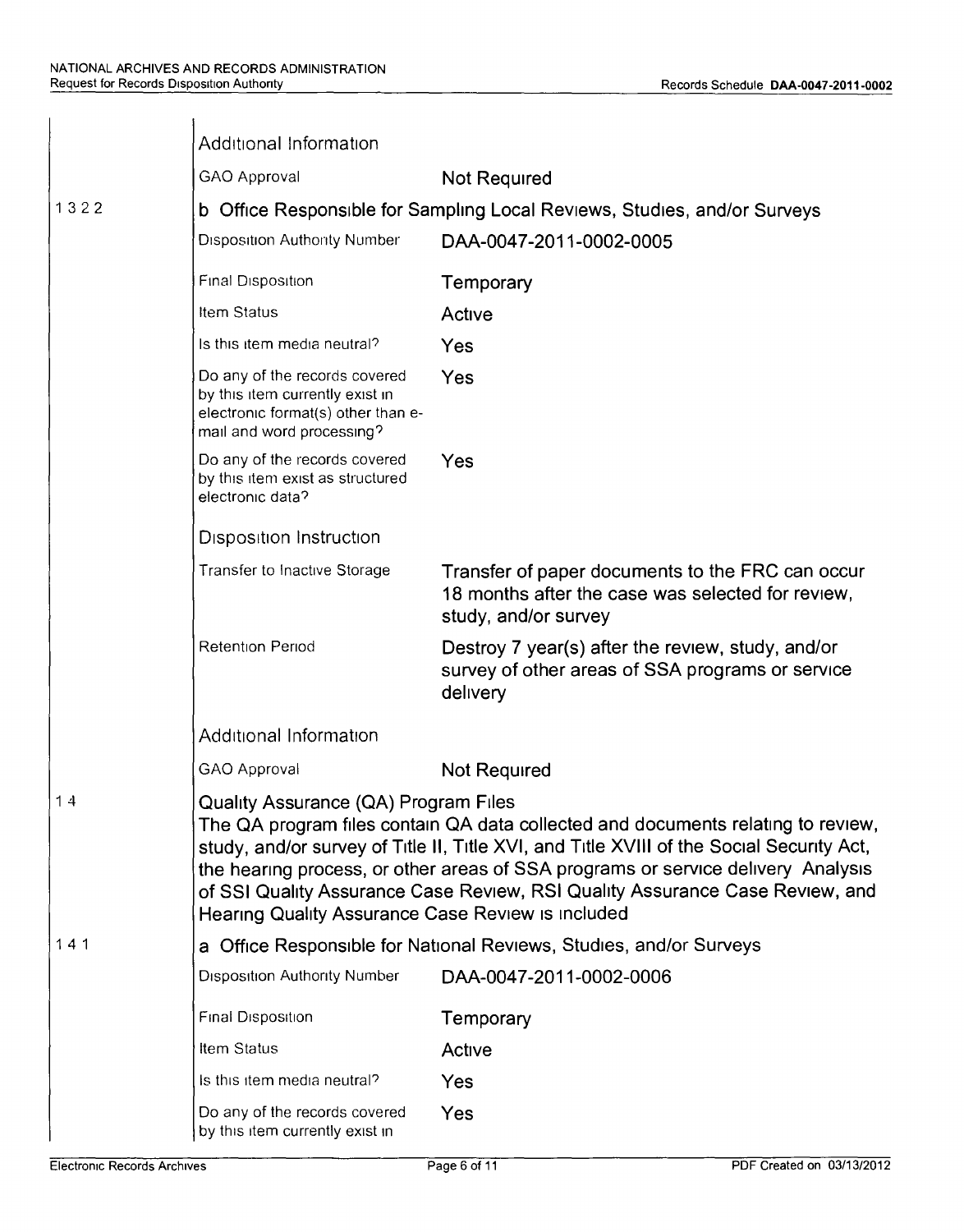|     | electronic format(s) other than e-<br>mail and word processing?                                                                     |                                                                                                                              |  |  |  |
|-----|-------------------------------------------------------------------------------------------------------------------------------------|------------------------------------------------------------------------------------------------------------------------------|--|--|--|
|     | Do any of the records covered<br>by this item exist as structured<br>electronic data?                                               | Yes                                                                                                                          |  |  |  |
|     | Disposition Instruction                                                                                                             |                                                                                                                              |  |  |  |
|     | Transfer to Inactive Storage                                                                                                        | Transfer of paper documents to the FRC can occur<br>18 months after the case was selected for review,<br>study and/or survey |  |  |  |
|     | <b>Retention Period</b>                                                                                                             | Destroy 20 year(s) after the review, study and/or<br>survey of the other areas of SSA programs or service<br>delivery        |  |  |  |
|     | Additional Information                                                                                                              |                                                                                                                              |  |  |  |
|     | GAO Approval                                                                                                                        | Not Required                                                                                                                 |  |  |  |
| 142 |                                                                                                                                     | b Office Responsible for Local Reviews, Studies, and/or Surveys                                                              |  |  |  |
|     | <b>Disposition Authority Number</b>                                                                                                 | DAA-0047-2011-0002-0007                                                                                                      |  |  |  |
|     | Final Disposition                                                                                                                   | Temporary                                                                                                                    |  |  |  |
|     | Item Status                                                                                                                         | Active                                                                                                                       |  |  |  |
|     | Is this item media neutral?                                                                                                         | Yes                                                                                                                          |  |  |  |
|     | Do any of the records covered<br>by this item currently exist in<br>electronic format(s) other than e-<br>mail and word processing? | Yes                                                                                                                          |  |  |  |
|     | Do any of the records covered<br>by this item exist as structured<br>electronic data?                                               | Yes                                                                                                                          |  |  |  |
|     | <b>Disposition Instruction</b>                                                                                                      |                                                                                                                              |  |  |  |
|     | Transfer to Inactive Storage                                                                                                        | Transfer of paper documents to the FRC can occur<br>18 months after the case was selected for review,<br>study and/or survey |  |  |  |
|     | <b>Retention Period</b>                                                                                                             | Destroy 7 year(s) after the review, study and/or<br>survey of other areas of SSA programs or service<br>delivery             |  |  |  |
|     | Additional Information                                                                                                              |                                                                                                                              |  |  |  |
|     | GAO Approval                                                                                                                        | Not Required                                                                                                                 |  |  |  |
| 15  |                                                                                                                                     | Reports And/Or Publications Resulting From Reviews, Studies, and/or Surveys                                                  |  |  |  |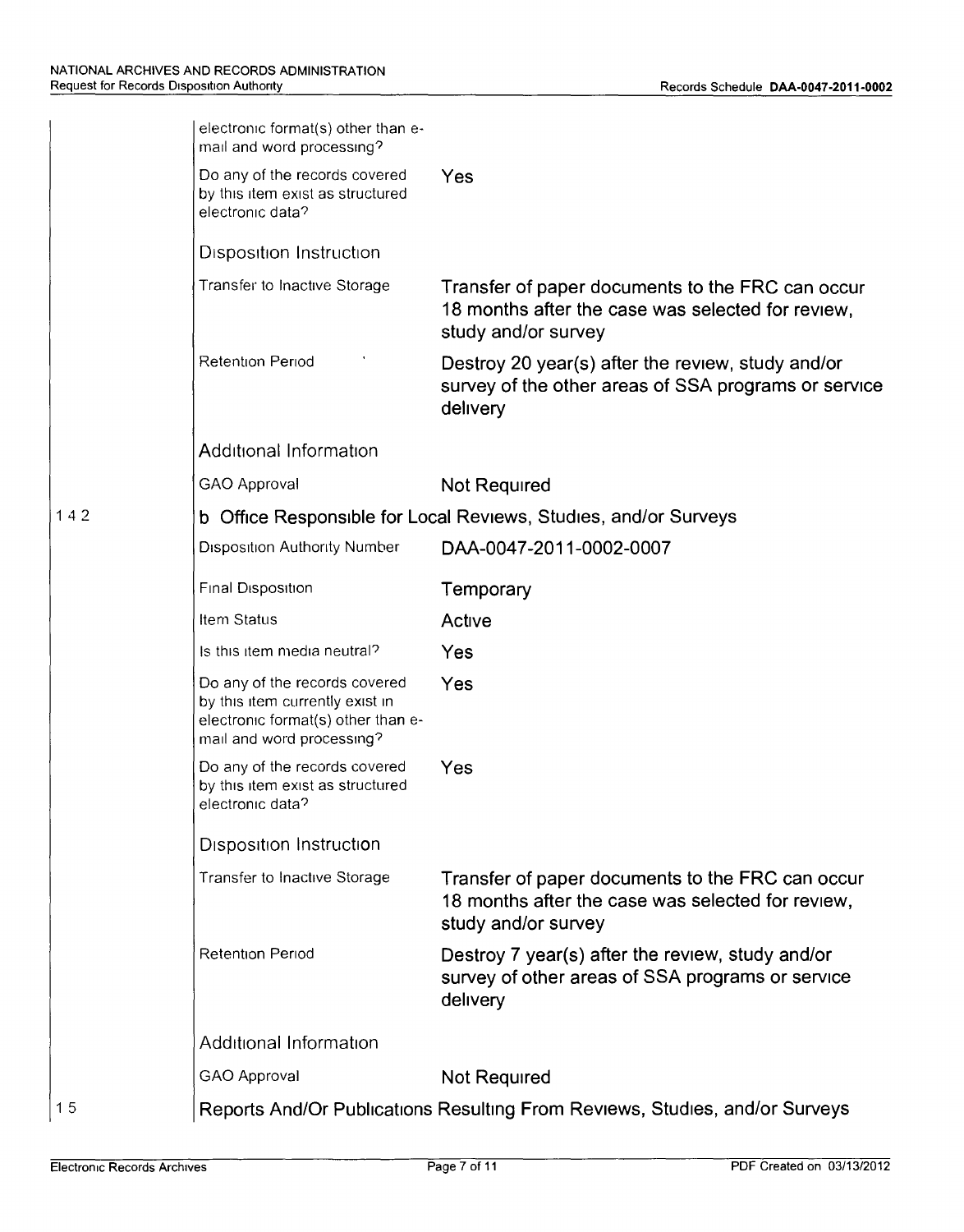|     | Reports and/or publications resulting from reviews, studies, and/or surveys on<br>OQP-collected data related to Title II, Title XVI, and Title XVIII, Part D of the Socia<br>Security Act, the quality review of the hearing process, or other areas of SSA<br>programs or service delivery. |                                                                                                     |  |  |
|-----|----------------------------------------------------------------------------------------------------------------------------------------------------------------------------------------------------------------------------------------------------------------------------------------------|-----------------------------------------------------------------------------------------------------|--|--|
| 151 | a. Reports and/or Publications from Reviews, Studies, and/or Surveys Issued by<br>the Office of Deputy Commissioner or Office of the Associate Commissioner.                                                                                                                                 |                                                                                                     |  |  |
|     | Disposition Authority Number                                                                                                                                                                                                                                                                 | DAA-0047-2011-0002-0008                                                                             |  |  |
|     | Final Disposition                                                                                                                                                                                                                                                                            | Permanent                                                                                           |  |  |
|     | Item Status                                                                                                                                                                                                                                                                                  | Active                                                                                              |  |  |
|     | Is this item media neutral?                                                                                                                                                                                                                                                                  | Yes                                                                                                 |  |  |
|     | Do any of the records covered<br>by this item currently exist in<br>electronic format(s) other than e-<br>mail and word processing?                                                                                                                                                          | Yes                                                                                                 |  |  |
|     | Do any of the records covered<br>by this item exist as structured<br>electronic data?                                                                                                                                                                                                        | Yes                                                                                                 |  |  |
|     | <b>Disposition Instruction</b>                                                                                                                                                                                                                                                               |                                                                                                     |  |  |
|     | Cutoff Instruction                                                                                                                                                                                                                                                                           | Cut off at the end of the calendar year in which the<br>report was finalized/published.             |  |  |
|     | <b>Transfer Electronic Records to</b><br>the National Archives for Pre-<br>Accessioning                                                                                                                                                                                                      | Transfer electronic records to the National Archives<br>for pre-accessioning 5 year(s) after cutoff |  |  |
|     | <b>Transfer to the National Archives</b><br>for Accessioning                                                                                                                                                                                                                                 | Transfer to the National Archives 15 year(s) after<br>cutoff.                                       |  |  |
|     | Additional Information                                                                                                                                                                                                                                                                       |                                                                                                     |  |  |
|     | What will be the date span of the<br>initial transfer of records to the<br>National Archives?                                                                                                                                                                                                | <b>Unknown</b><br><b>Unknown</b>                                                                    |  |  |
|     | How frequently will your agency<br>transfer these records to the<br>National Archives?                                                                                                                                                                                                       | Every 1 Years                                                                                       |  |  |
| 152 | b. Reports and/or Publications from Reviews, Studies, and/or Surveys Issued by<br><b>Other Offices</b>                                                                                                                                                                                       |                                                                                                     |  |  |
|     | <b>Disposition Authority Number</b>                                                                                                                                                                                                                                                          | DAA-0047-2011-0002-0009                                                                             |  |  |
|     | Final Disposition                                                                                                                                                                                                                                                                            | Temporary                                                                                           |  |  |
|     | Item Status                                                                                                                                                                                                                                                                                  | Active                                                                                              |  |  |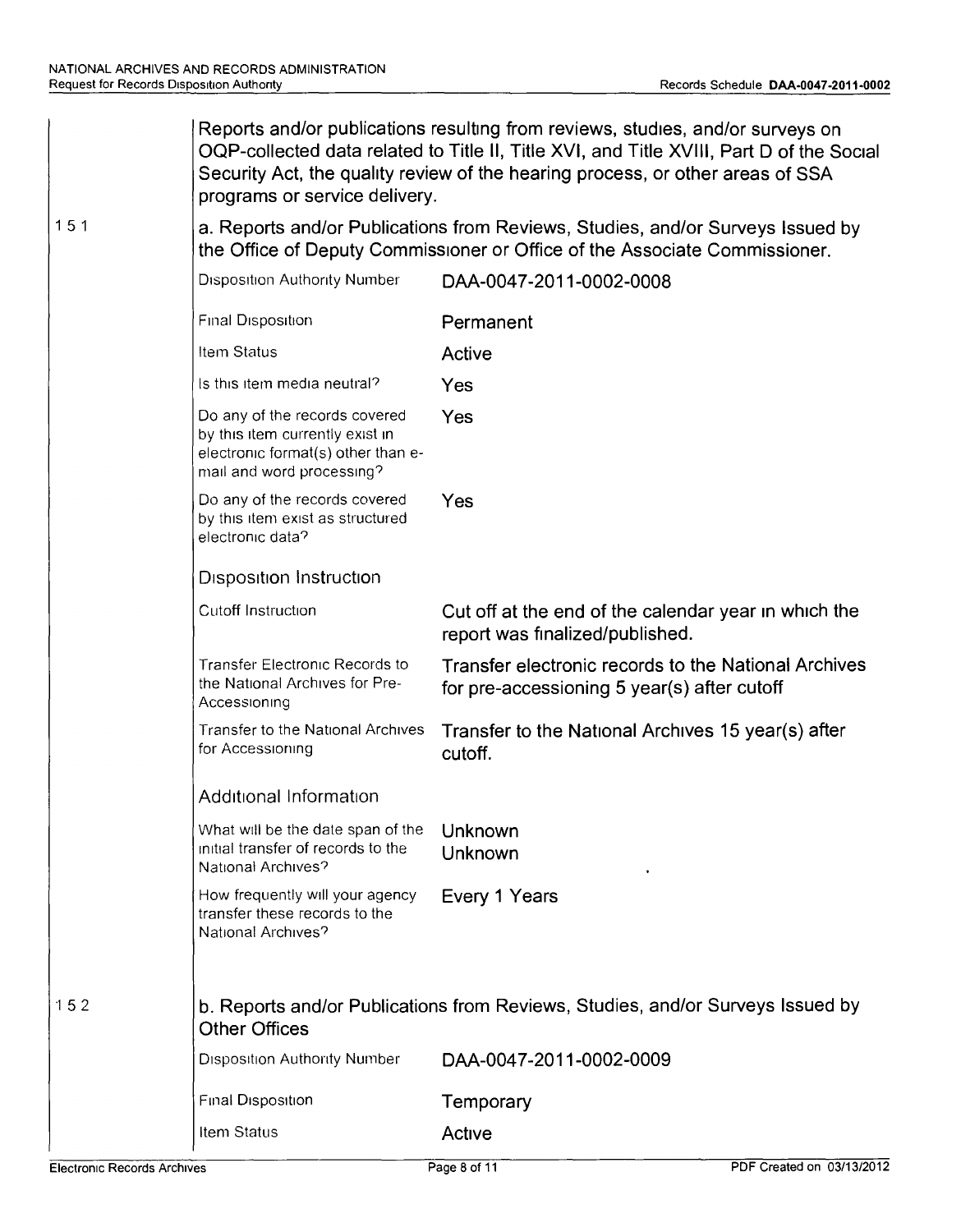| Is this item media neutral?                                                                                                         | Yes                                                                |
|-------------------------------------------------------------------------------------------------------------------------------------|--------------------------------------------------------------------|
| Do any of the records covered<br>by this item currently exist in<br>electronic format(s) other than e-<br>mail and word processing? | Yes                                                                |
| Do any of the records covered<br>by this item exist as structured<br>electronic data?                                               | Yes                                                                |
| <b>Disposition Instruction</b>                                                                                                      |                                                                    |
| Retention Period                                                                                                                    | Destroy 10 year(s) after the report and/or publication<br>issuance |
| Additional Information                                                                                                              |                                                                    |
| GAO Approval                                                                                                                        | Not Required                                                       |